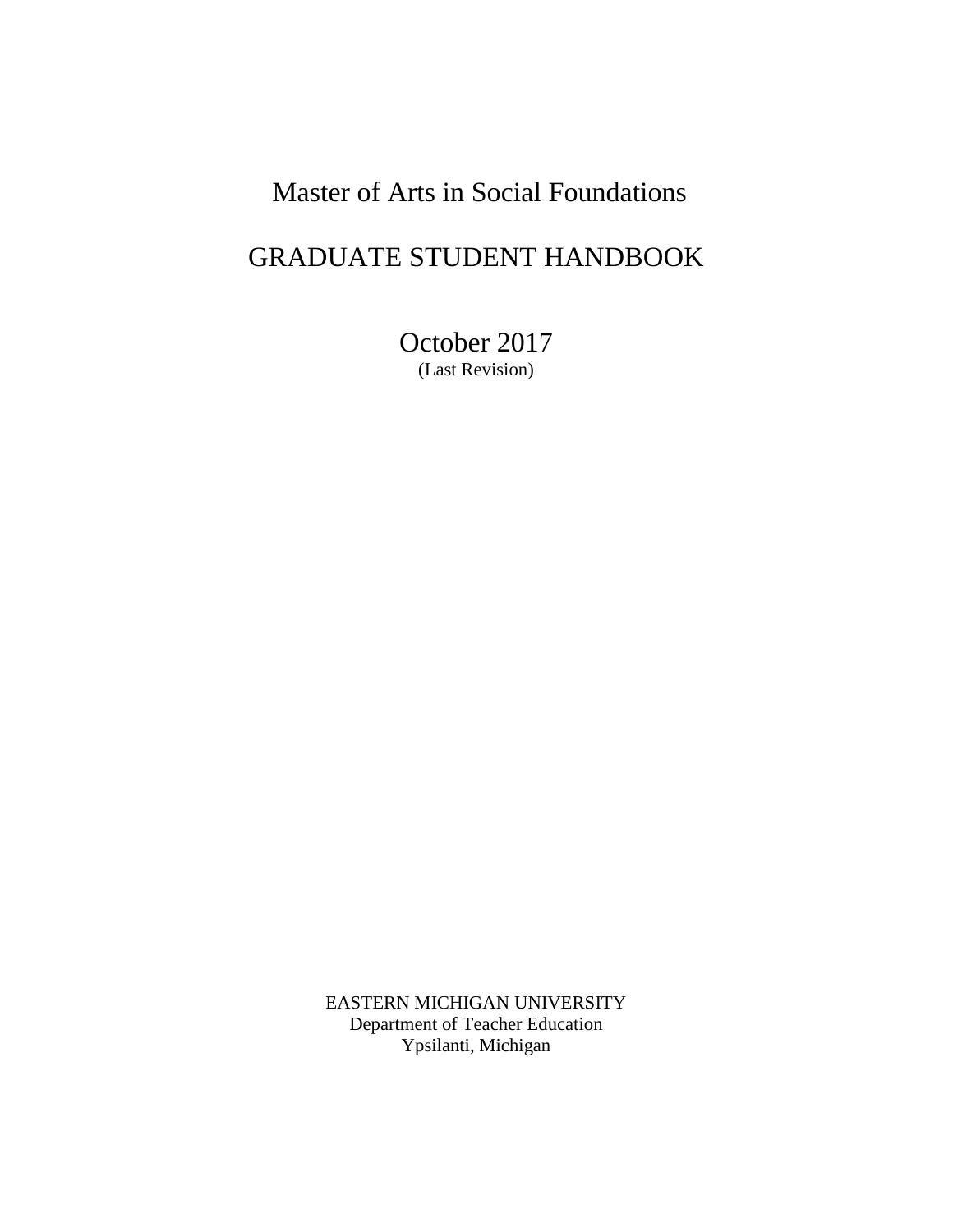# **TABLE OF CONTENTS**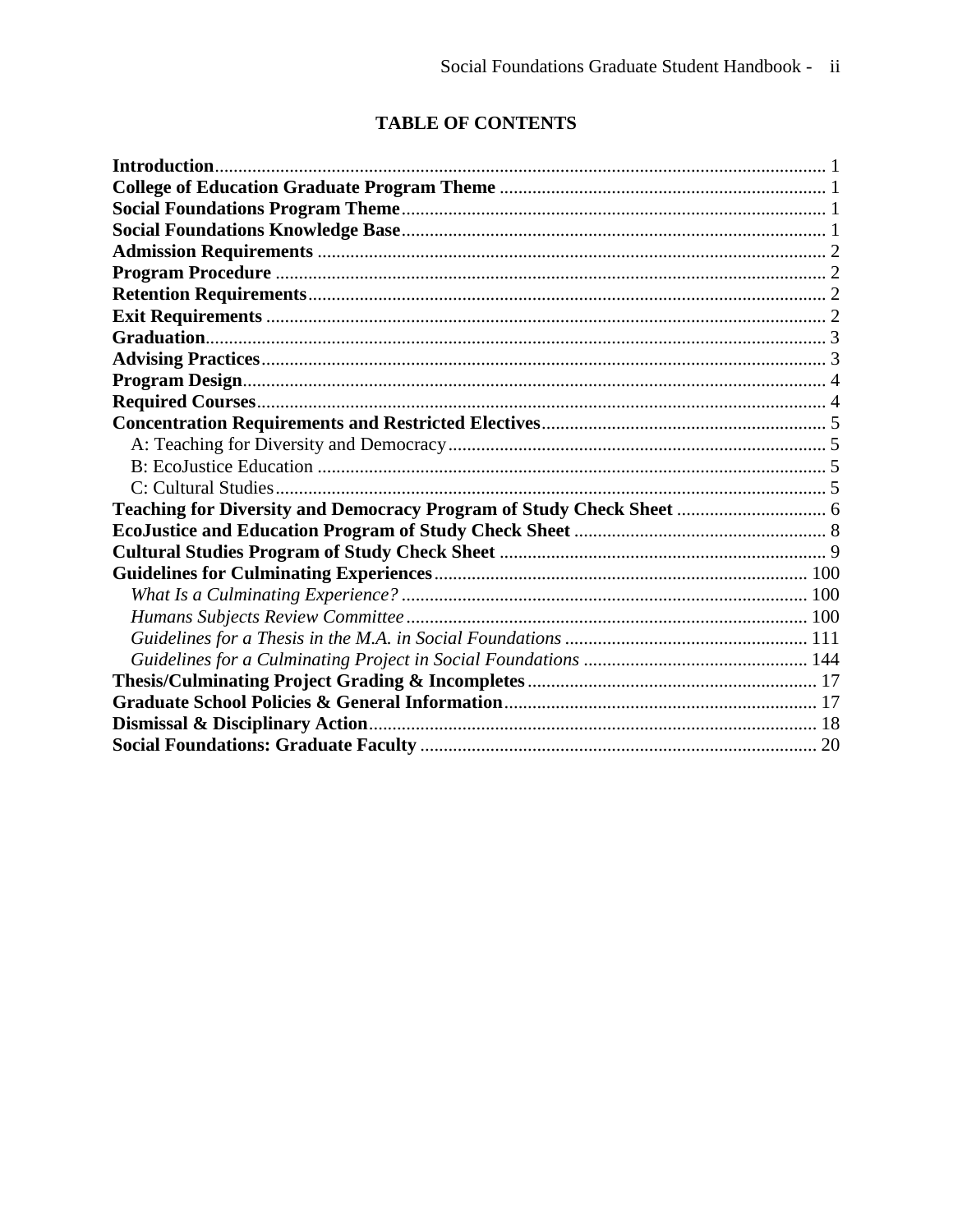# <span id="page-2-0"></span>**Introduction**

This Student Handbook for graduate students in the Social Foundations Program supplements, but does not replace, the Graduate School Handbook

[\(www.emich.edu/graduate/policies/index.php\)](http://www.emich.edu/graduate/policies/index.php) which contains important information. This Student Handbook introduces students to the program and guides those who are accepted as they proceed in their studies. The Handbook clarifies requirements and expectations and includes admission requirements and criteria for graduation, information on specific programs and concentrations. In addition to the Handbook, a program advisor assists with program planning and closely monitors student progress.

# <span id="page-2-1"></span>**College of Education Graduate Program Theme**

Eastern Michigan University's advanced professional education program promotes inquiry, advocacy, and leadership in education for a diverse and democratic society.

# <span id="page-2-2"></span>**Social Foundations Program Theme**

The social foundations graduate program seeks students with a broad range of professional goals who are eager to explore issues pertaining to quality of life, equity and ethics in schools and society. Graduate students in social foundations are expected to assess the complex forces economic, social, historical, and political - that shape the structure and control of education both nationally and internationally. Students also engage in a theoretical analysis of cultural diversity as it impacts the practices and processes of education and life in a democratic society.

The goal of the program is to strengthen and inform a commitment to education for participatory democracy in a pluralistic society. This program is in compliance with the Standards for Academic and Professional Instruction in Foundations of Education, Educational Studies and Educational Policy as defined by the American Educational Studies Association.

# <span id="page-2-3"></span>**Social Foundations Knowledge Base**

 $\overline{a}$ 

Eastern Michigan University's advanced professional programs develop leaders who demonstrate reflective thought and scholarship within the context of a culturally diverse society.

Social Foundations<sup>1</sup> derives its knowledge base, character, and methods from a number of academic disciplines, combinations of disciplines, and area studies, including: history, philosophy, sociology, anthropology, religion, political science, economics, psychology, cultural studies, gender studies, comparative and international education, educational studies, and educational policy studies. The purpose of foundations study is to bring these disciplinary resources to bear in developing interpretive, normative, and critical perspectives on education, both inside and outside of schools.<sup>2</sup> The rationale for such study is that tomorrow's educators

<sup>&</sup>lt;sup>1</sup> Social Foundations is a broadly conceived field of educational study distinct from Psychological Foundations of Education, which rely on the behavioral sciences

<sup>&</sup>lt;sup>2</sup> Adapted from: Standards for Academic and Professional Instruction in Foundations of Education, Educational Studies, and Educational Policy Studies, 1996, 2<sup>nd</sup> edition, Source: <http://members.aol.com/caddogap/standard.htm>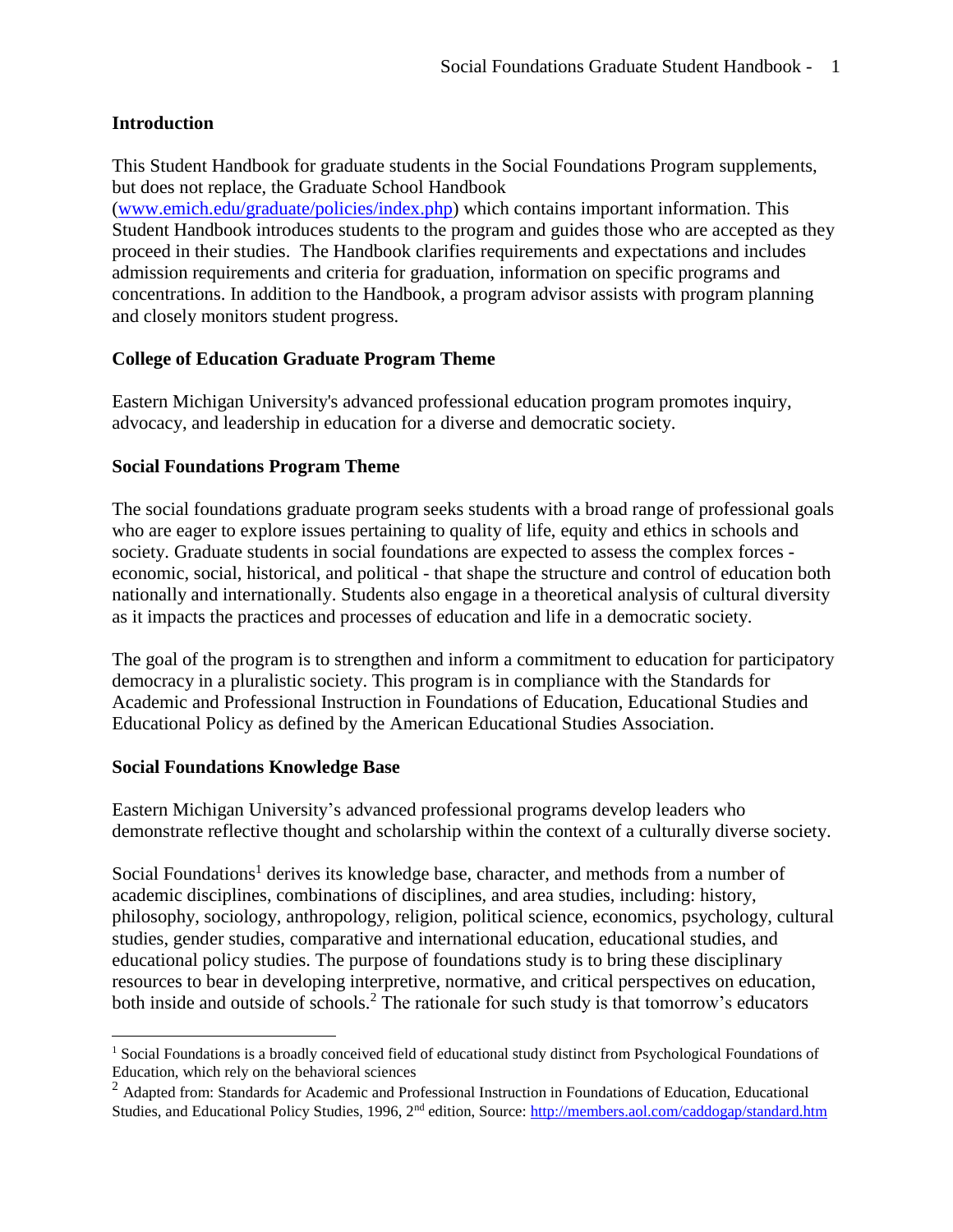will be called upon to exercise sensitive judgments amidst competing cultural and educational values and beliefs, and they will continue to need studies in the ethical, philosophical, historical, and cultural foundations of education to inform their decisions.

## <span id="page-3-0"></span>**Admission Requirements**

See the Social Foundations application guidelines at www.emich.edu/coe/departments/teachereducation/social-foundations-education/ and the general admission requirements in the graduate catalogue or online at

www.emich.edu/graduate/prospective\_students/admissions/requirements.php.

# <span id="page-3-1"></span>**Program Procedure**

The following are the steps which must be followed for advancement through the Masters of Arts in Social Foundations:

- 1. All previously listed admission requirements must be met.
- 2. Meeting with an assigned advisor.
- 3. Formal Program of Study drawn with the advisor and filed in the Graduate School and in the College of Education.
- 4. Attendance at an SOFD Program Orientation.
- 5. Enrollment in classes (no more than 12 hours will be accepted without a filed program).
- 6. Check retention and exit requirements listed below.

# <span id="page-3-2"></span>**Retention Requirements**

Students in the Department of Teacher Education must successfully complete all retention requirements before proceeding with the remainder of the program.

- 1. Attendance at a program orientation.
- 2. From 15 to 18 hours of graduate credit, students must have an overall GPA of 3.0 or better.
- 3. A satisfactory assessment of written communication. Students lacking the requirements must meet with the adviser to determine whether to withdraw from the program or apply for continuing eligibility by completing a plan of remediation.

# **Exit Requirements**

In order to graduate, each student is expected to:

1. Complete a minimum of 30 hours of graduate credit applicable to the program;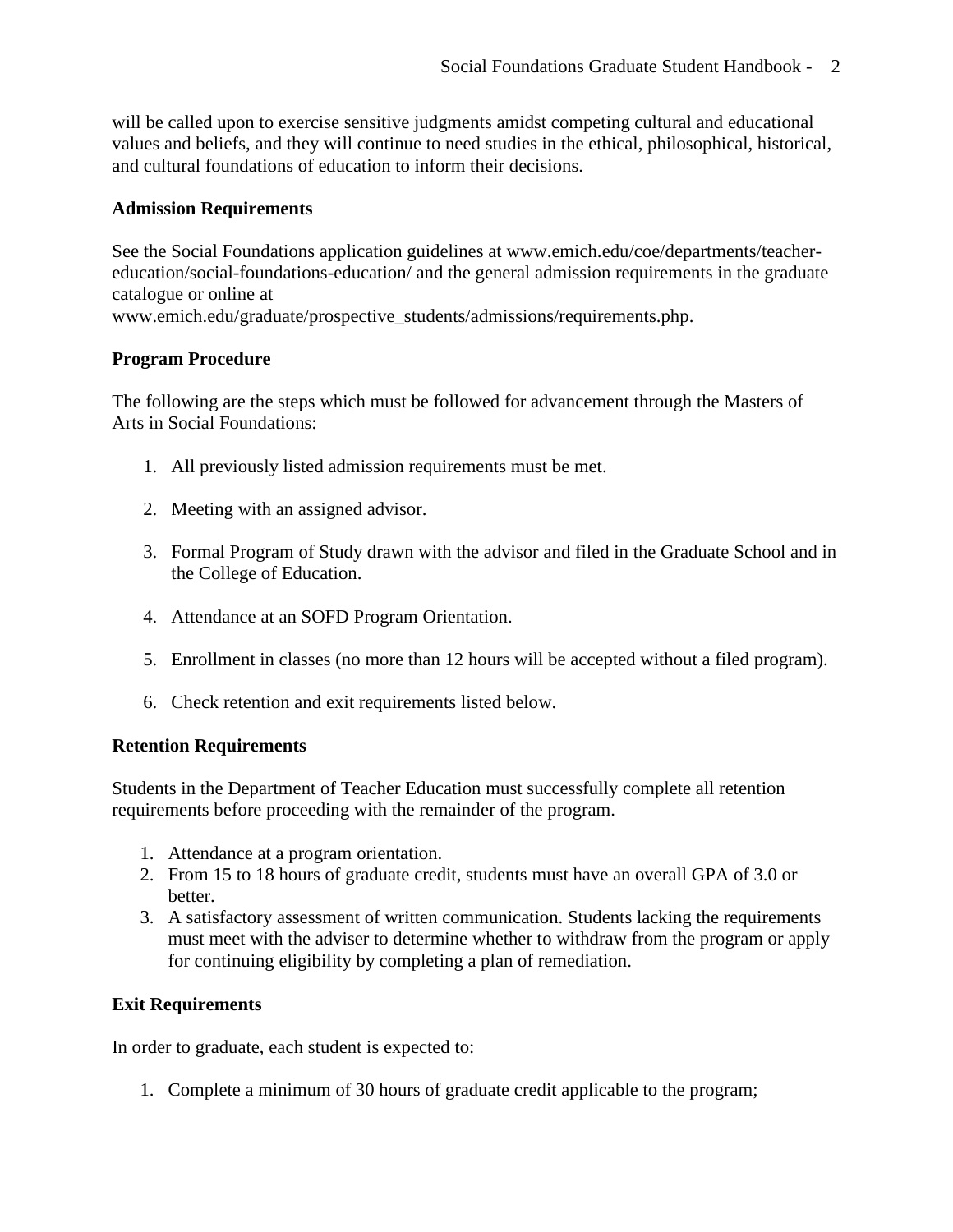- 2. Maintain a minimum GPA of 3.0;
- 3. Successfully complete a culminating experience: a project or a thesis;
- 4. Fill out an application for graduation and obtain the adviser's recommendation;
- 5. Meet all other requirements for a master's degree adopted by the Graduate School;
- 6. Complete an exit interview with two members of the social foundations faculty to discuss the strengths and weaknesses of the master's program.

## <span id="page-4-0"></span>**Graduation**

Eligibility for graduation is based on the successful completion of the above Exit Requirements. Graduation Procedures:

- 1. The candidate must apply to graduate via the Office of Records and Registration's online system. The candidate should apply for graduation at the beginning of the semester in which he or she plans to graduate.
- 2. If the candidate has taken courses at another college or university and intends to apply these credits on the Program of Study toward degree requirements, the candidate must submit an official transcript no later than two weeks prior to the closing date of the semester in which the degree is to be awarded. Only courses listed on the Program Protocol will apply to the degree program.
- 3. There is a non-refundable graduation fee to be paid when the candidate applies for graduation.

## <span id="page-4-1"></span>**Advising Practices**

There are three major components in which you will benefit from advising practices:

- Your initial contact with the Graduate Coordinator in Social Foundations
- Program orientation
- Meetings with your advisor
- 1. Your first contact with the graduate program usually occurs with your initial contact with your advisor. After you apply for admission to the Social Foundations program, you will receive a letter from the Graduate School indicating whether or not you have been admitted as well as any conditions of admission that must be satisfied. This letter will also provide the information you will need to contact your SOFD advisor.
- 2. It is your responsibility to make contact with your assigned advisor for the next stage of planning, your individual advising appointment. During your first appointment, your advisor will review your program requirements, provide you with your Masters of Arts in Social Foundations Handbook, discuss your interests and aspirations, and examine the area of concentration (one of the three emphases available in the program) with you. If you are ready to select your area of concentration, you and your advisor will complete your Program of Study. If not, you will need to make an additional appointment with your advisor to complete the Program of Study and file it with the Graduate School. Your Program of Study is your formal "contract" with the graduate school, listing courses you will take to complete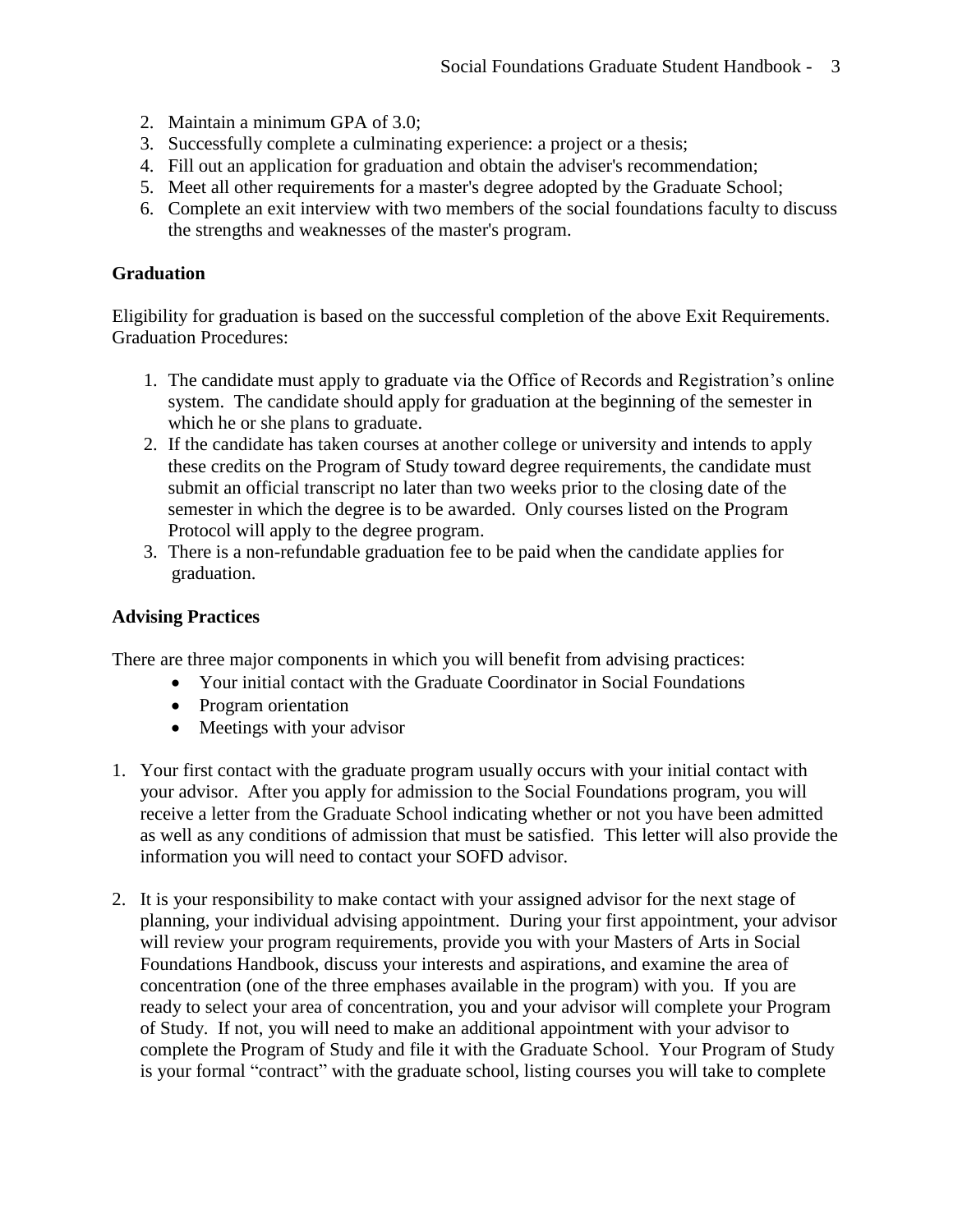your master's degree. Any changes in your plan of study must be approved, in advance, by your advisor and submitted to the Graduate School.

- 3. During your graduate program, you should meet with your individual advisor regularly and as necessary to complete your program and to plan your culminating experience. It will be to your advantage to begin thinking about and planning toward your culminating experience well in advance. Such planning will help you with course and project selection through your program of study.
- 4. As you begin your formal thesis/project, you will need to meet with your advisor more frequently. In many cases your advisor will serve as the chair of your thesis/project committee. In others your advisor will help you find a suitable chairperson. You will need to continue to consult with your chairperson and other committee members as you continue to the completion of the thesis or project. Your final meeting with your advisor (and other committee members) will occur when you present and defend your thesis/project.
- 5. During the first year of study you are required to attend a Graduate Orientation which will generally be held once each in the fall and winter terms. During the orientation you will be introduced to scheduling procedures, forthcoming courses, and Social Foundations faculty and graduate students. Learning about faculty members' areas of expertise will be helpful to you as you consider personnel who may assist you in your culminating experience both in formal and informal ways.

# <span id="page-5-0"></span>**Program Design**

Students pursuing degrees in Social Foundations of Education may choose one of three programs: Teaching for Diversity and Democracy, EcoJustice and Education, or Cultural Studies. The first concentration is both theoretical and applied in focus and emphasizes:

- \* cultural diversity/multicultural education<br>\* conder studies
- gender studies
- \* poverty/urban education
- \* theoretical frameworks/practical applications
- \* educational innovation and reform

The second concentration focuses on the cultural underpinnings of the ecological crisis, and the ways that social and ecological justice are linked to each other and to education. The third area of emphasis allows students to pursue individualized research interests across a broad range of studies within Social Foundations; it provides an excellent preparation for advanced study. All three concentrations equip students with skills in qualitative or quantitative research so that they can analyze the social implications of educational policy, and can better understand the cultural, political and ethical dimensions of education in a pluralistic society.

# **Required Courses**

*All SOFD students take the following required courses (19 credit hours):*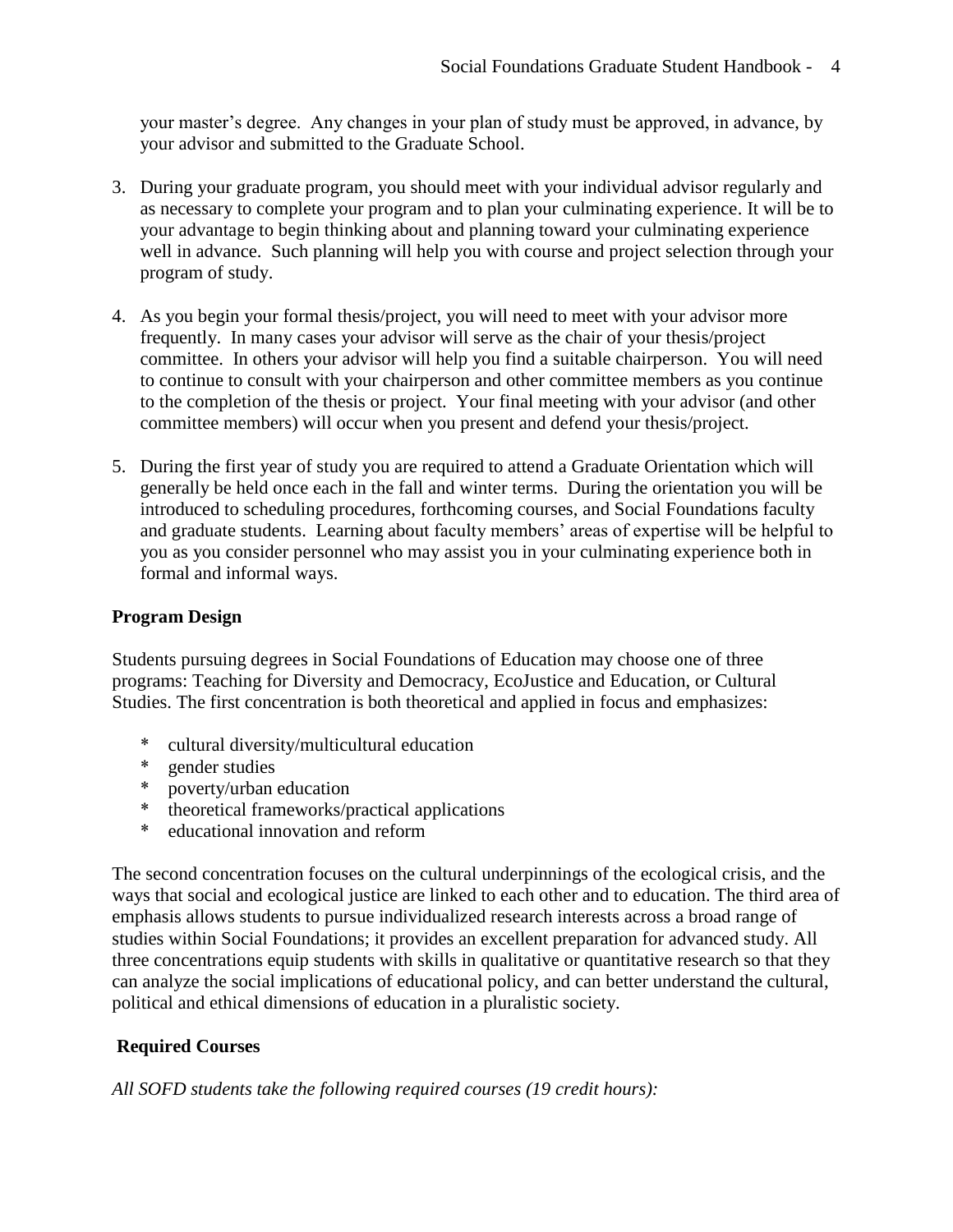SOFD 535 - [Multicultural and International Education](http://catalog.emich.edu/preview_program.php?catoid=9&poid=4403&returnto=543) 2 hrs

SOFD 537 - [Readings in Multicultural and International Education](http://catalog.emich.edu/preview_program.php?catoid=9&poid=4403&returnto=543) 1 hr

SOFD 550 - [Philosophy, Ethics and Teaching](http://catalog.emich.edu/preview_program.php?catoid=9&poid=4403&returnto=543) 2 hrs

SOFD 557 - [Readings in Philosophy, Ethics and Teaching](http://catalog.emich.edu/preview_program.php?catoid=9&poid=4403&returnto=543) 1 hr

SOFD 572 - [The History of American Schooling and Literacy](http://catalog.emich.edu/preview_program.php?catoid=9&poid=4403&returnto=543) 3 hrs

SOFD 580 - [Sociology of Education](http://catalog.emich.edu/preview_program.php?catoid=9&poid=4403&returnto=543) 2 hrs

SOFD 587 - [Readings in Sociology of Education](http://catalog.emich.edu/preview_program.php?catoid=9&poid=4403&returnto=543) 1 hr

SOFD 686 - [Thesis/Culminating Project Development](http://catalog.emich.edu/preview_program.php?catoid=9&poid=4403&returnto=543) 1 hr

*One course from the following:*

EDPS 667 - [Principles of Educational Research](http://catalog.emich.edu/preview_program.php?catoid=9&poid=4403&returnto=543) 3 hrs

EDPS 677 - [Methods in Quantitative Research](http://catalog.emich.edu/preview_program.php?catoid=9&poid=4403&returnto=543) 3 hrs

EDPS 687 - [Qualitative/Interpretive Research](http://catalog.emich.edu/preview_program.php?catoid=9&poid=4403&returnto=543) 3 hrs

*One course from the following:* SOFD 687 - [Culminating Project](http://catalog.emich.edu/preview_program.php?catoid=9&poid=4403&returnto=543) 3 hrs [SOFD 692](http://catalog.emich.edu/preview_program.php?catoid=9&poid=4403&returnto=543) - Thesis 3 hrs

#### <span id="page-6-0"></span>**Concentration Requirements and Restricted Electives**

<span id="page-6-3"></span><span id="page-6-2"></span><span id="page-6-1"></span>Select Option (15 hrs) A, B, or C A: Teaching for Diversity and Democracy B: EcoJustice Education C: Cultural Studies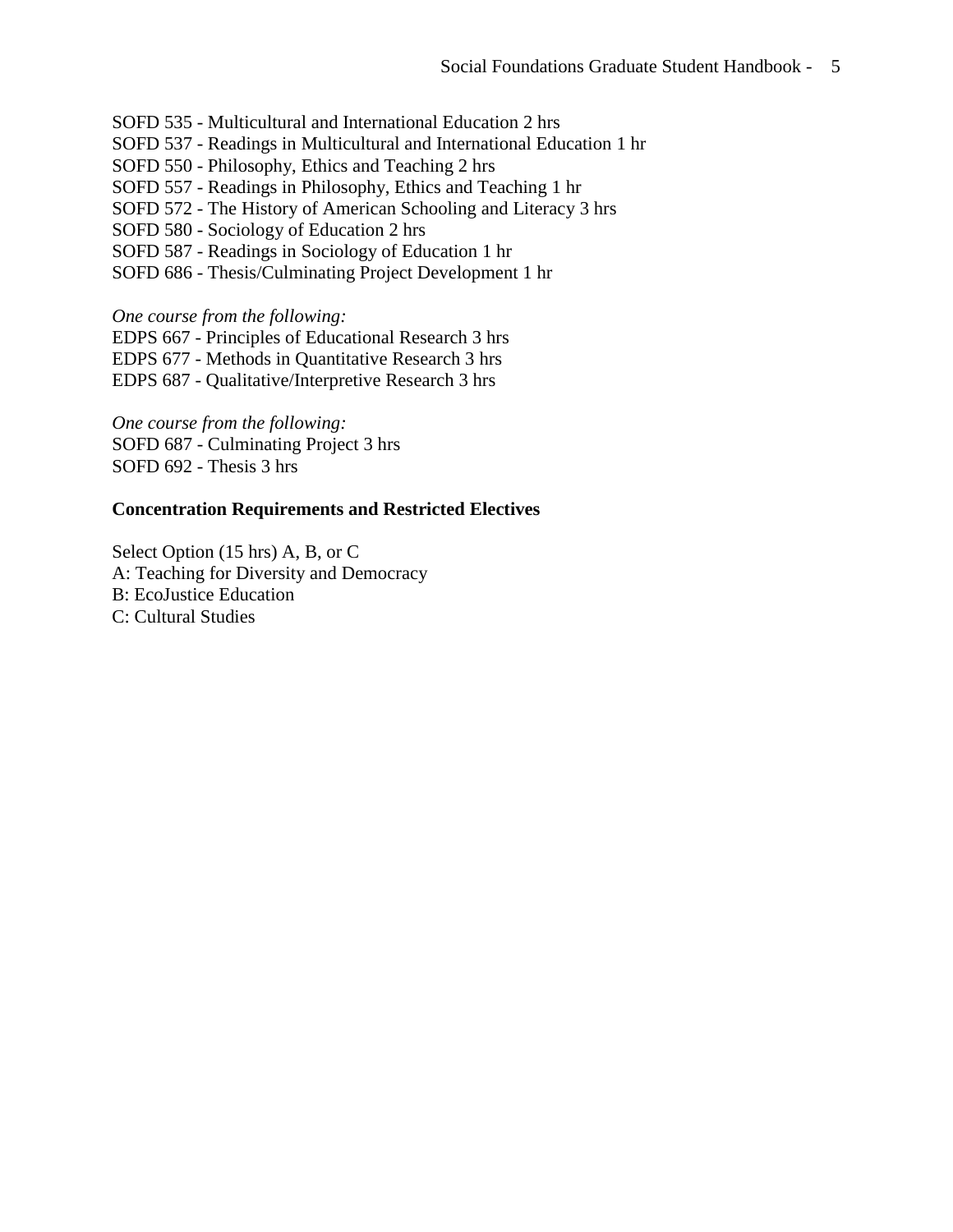# <span id="page-7-0"></span>**Teaching for Diversity and Democracy Program of Study Check Sheet**

| <b>Student Name:</b> |        | <b>Student Number:</b> |        |
|----------------------|--------|------------------------|--------|
| Address:             |        | Phone:                 |        |
| City:                | State: | Zip Code:              | Email: |

# **Teaching for Diversity & Democracy**

| Hours | Remarks   |
|-------|-----------|
|       |           |
|       |           |
|       |           |
|       |           |
|       |           |
|       |           |
|       |           |
|       |           |
|       |           |
|       |           |
|       |           |
|       |           |
|       |           |
|       |           |
|       |           |
|       |           |
|       |           |
|       |           |
|       |           |
|       |           |
|       |           |
|       |           |
|       |           |
|       |           |
|       |           |
|       |           |
|       |           |
|       |           |
|       |           |
|       |           |
|       |           |
|       |           |
|       |           |
|       |           |
|       |           |
|       |           |
|       |           |
|       |           |
|       |           |
|       |           |
|       |           |
|       |           |
|       |           |
|       |           |
|       | Completed |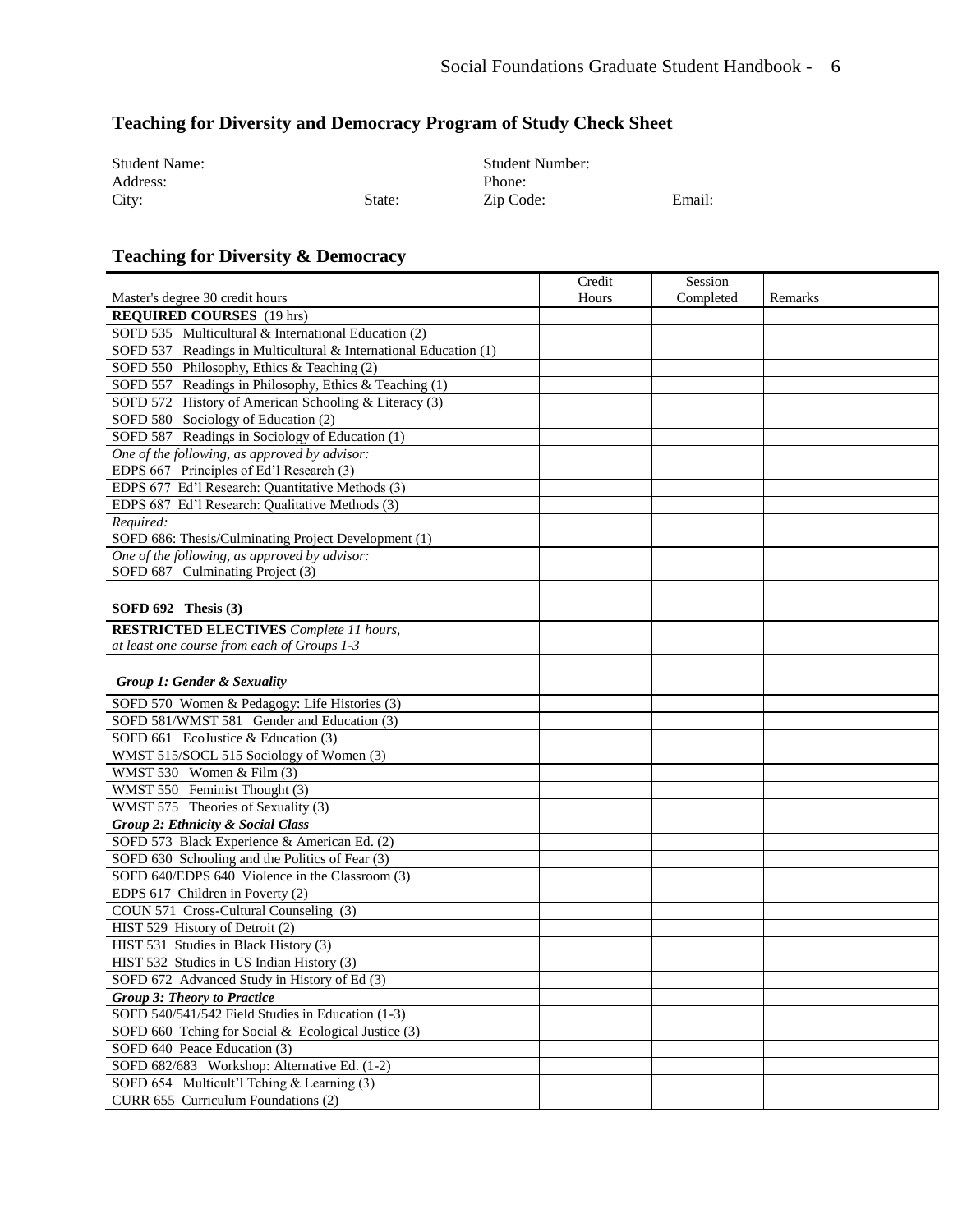# Social Foundations Graduate Student Handbook - 7

| CURR 664 Multicultural Curriculum Development (2)    |  |  |
|------------------------------------------------------|--|--|
| CURR 665 Differentiated Instruction (2)              |  |  |
| ECE 601 Helping Young Children in Crisis (2)         |  |  |
| EDLD 509 Ed. Leadership in a Pluralistic Society (3) |  |  |

<span id="page-8-0"></span>

| Signature of Advisor | Date |
|----------------------|------|
| Signature of Advisee | Date |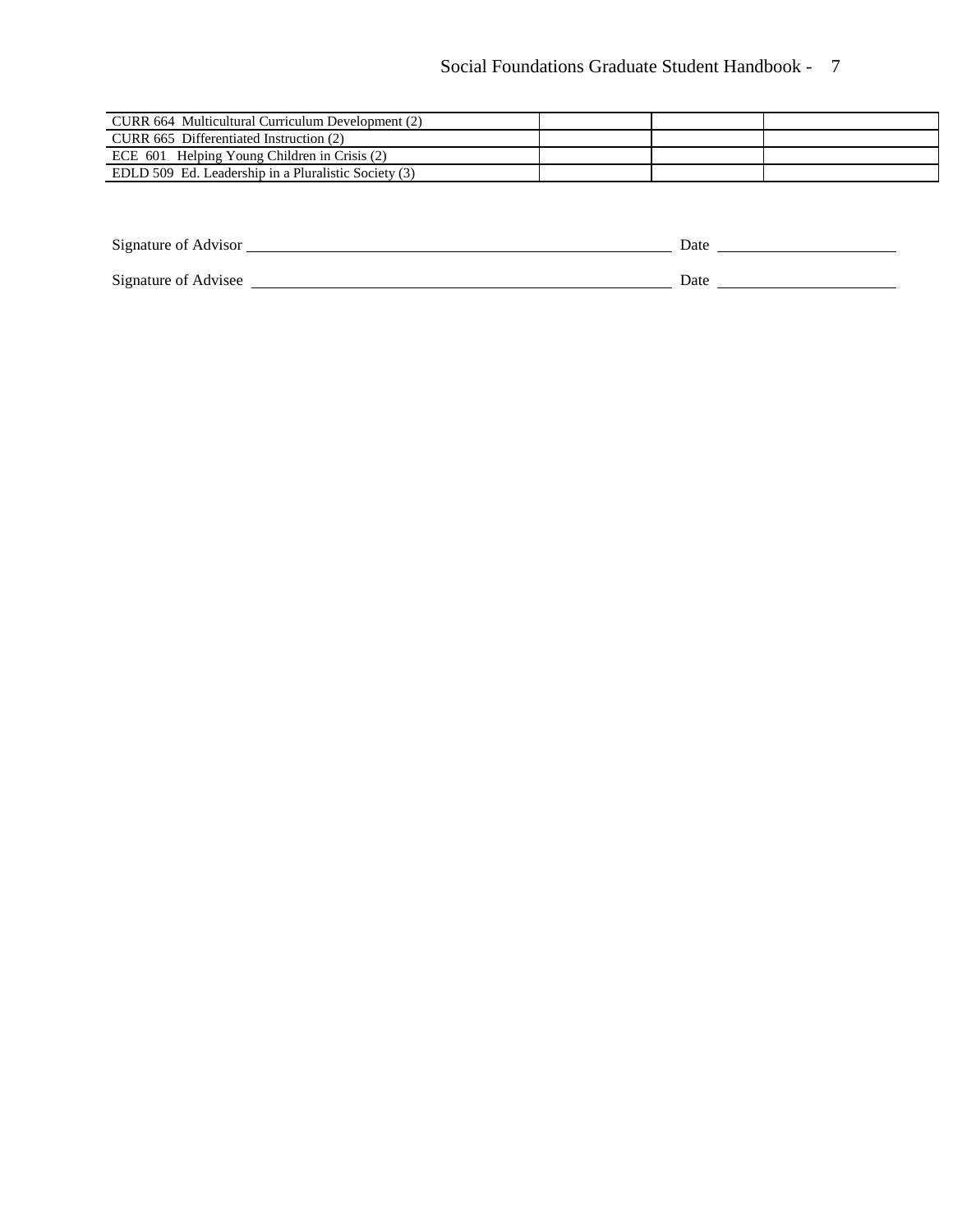# **EcoJustice and Education Program of Study Check Sheet**

| <b>Student Name:</b> |        | <b>Student Number:</b> |        |
|----------------------|--------|------------------------|--------|
| Address:             |        | Phone:                 |        |
| City:                | State: | Zip Code:              | Email: |

# **EcoJustice & Education**

|                                                                                      | Credit | Session    |         |
|--------------------------------------------------------------------------------------|--------|------------|---------|
| Master's degree 30 credit hours                                                      | Hours  | Completed  | Remarks |
| <b>REQUIRED COURSES</b> (19 hrs)                                                     |        |            |         |
| SOFD 535 Multicultural & International Education (2)                                 |        |            |         |
| SOFD 537 Readings in Multicultural & International Education (1)                     |        |            |         |
| SOFD 550 Philosophy, Ethics & Teaching (2)                                           |        |            |         |
| SOFD 557 Readings in Philosophy, Ethics & Teaching (1)                               |        |            |         |
| SOFD 572 History of American Schooling & Literacy (3)                                |        |            |         |
| SOFD 580 Sociology of Education (2)                                                  |        |            |         |
| SOFD 587 Readings in Sociology of Education (1)                                      |        |            |         |
| One of the following, as approved by advisor:                                        |        |            |         |
| EDPS 667 Principles of Ed'l Research (3)                                             |        |            |         |
| EDPS 677 Ed'l Research: Quantitative Methods (3)                                     |        |            |         |
| EDPS 687 Ed'l Research: Qualitative Methods (3)                                      |        |            |         |
| Required:                                                                            |        |            |         |
| SOFD 686: Thesis/Culminating Project Development (1)                                 |        |            |         |
| One of the following, as approved by advisor:                                        |        |            |         |
| SOFD 687 Culminating Project (3)                                                     |        |            |         |
|                                                                                      |        |            |         |
| SOFD 692 Thesis (3)                                                                  |        |            |         |
| <b>REQUIRED ECOJUSTICE COURSES</b>                                                   |        |            |         |
| SOFD 660 Tching for Social & Ecological Justice (3)                                  |        |            |         |
| SOFD 661 EcoJustice & Education (3)                                                  |        |            |         |
|                                                                                      |        |            |         |
| <b>RESTRICTED ELECTIVES</b>                                                          |        |            |         |
|                                                                                      |        |            |         |
| Complete 5 hours from the following                                                  |        |            |         |
|                                                                                      |        |            |         |
| SOFD 540/541/542 Field Studies in Education (1-3)                                    |        |            |         |
| SOFD 684 Workshop: Developing Curriculum for Sustainable                             |        |            |         |
| Community, Elementary (3)                                                            |        |            |         |
| SOFD 684 Workshop: Developing Curriculum for Sustainable<br>Community, Secondary (3) |        |            |         |
| BIOL 535 Wetland Ecosystems (3)                                                      |        |            |         |
| BIOL 536, Terrestial Ecosystems (3)                                                  |        |            |         |
| GEOG 531 American Cultural Landscapes (2)                                            |        |            |         |
| WMST 626 Topics in Feminist Philosophy: Ecofeminism (3)                              |        |            |         |
|                                                                                      |        |            |         |
| Signature of Advisor                                                                 |        | $\sum_{a}$ |         |

<span id="page-9-0"></span>

| Signature of Advisor | Date |
|----------------------|------|
|                      |      |
| Signature of Advisee | Date |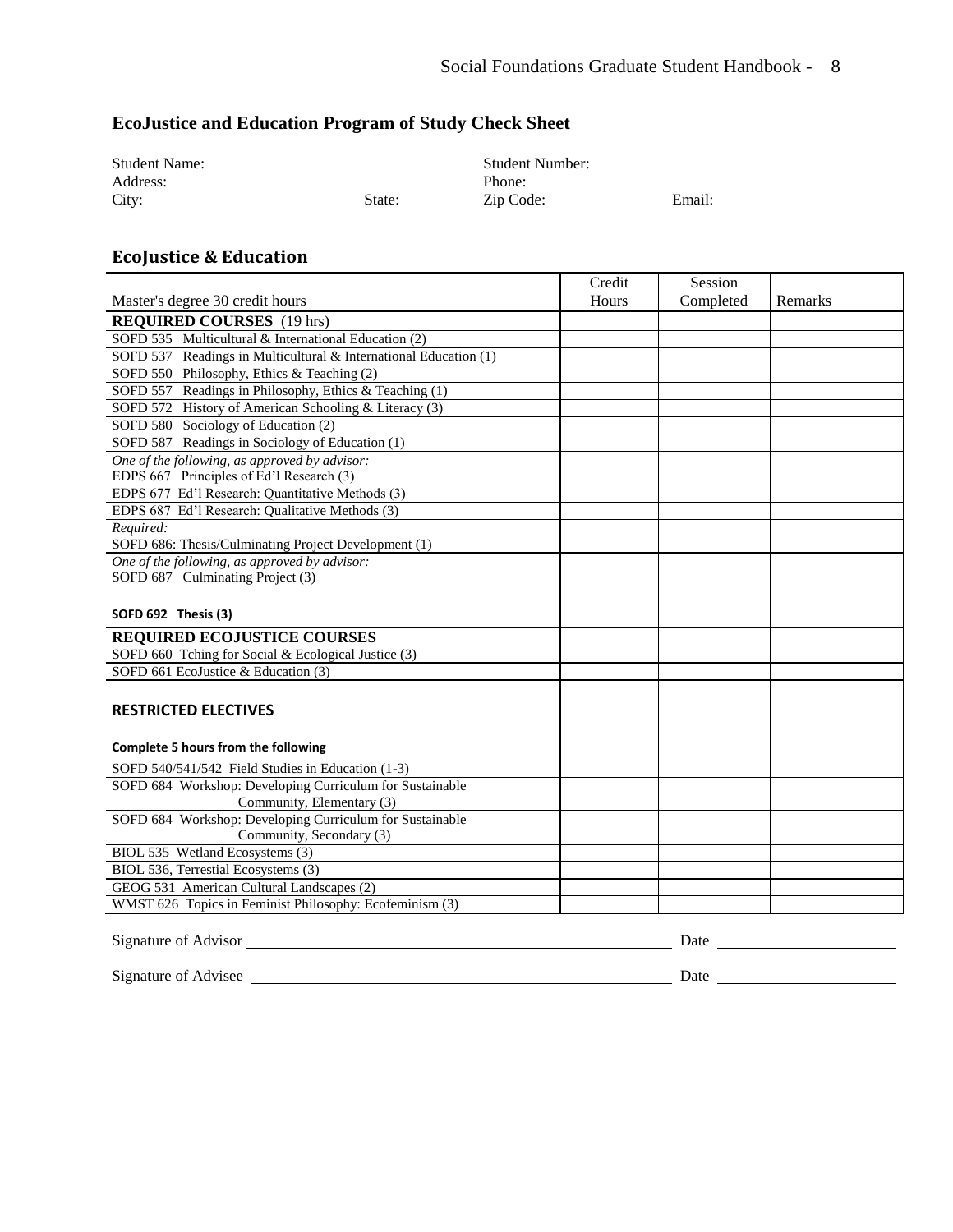# **Cultural Studies Program of Study Check Sheet**

| <b>Student Name:</b> |        | <b>Student Number:</b> |        |
|----------------------|--------|------------------------|--------|
| Address:             |        | Phone:                 |        |
| City:                | State: | Zip Code:              | Email: |

#### **Cultural Studies**

|                                                                  | Credit | Session   |         |
|------------------------------------------------------------------|--------|-----------|---------|
| Master's degree 30 credit hours                                  | Hours  | Completed | Remarks |
| <b>REQUIRED COURSES</b> (19 hrs)                                 |        |           |         |
| SOFD 535 Multicultural & International Education (2)             |        |           |         |
| SOFD 537 Readings in Multicultural & International Education (1) |        |           |         |
| SOFD 550 Philosophy, Ethics & Teaching (2)                       |        |           |         |
| SOFD 557 Readings in Philosophy, Ethics & Teaching (1)           |        |           |         |
| SOFD 572 History of American Schooling & Literacy (3)            |        |           |         |
| SOFD 580 Sociology of Education (2)                              |        |           |         |
| SOFD 587 Readings in Sociology of Education (1)                  |        |           |         |
| One of the following, as approved by advisor:                    |        |           |         |
| EDPS 667 Principles of Ed'l Research (3)                         |        |           |         |
| EDPS 677 Ed'l Research: Quantitative Methods (3)                 |        |           |         |
| EDPS 687 Ed'l Research: Qualitative Methods (3)                  |        |           |         |
| Required:                                                        |        |           |         |
| SOFD 686: Thesis/Culminating Project Development (1)             |        |           |         |
| One of the following, as approved by advisor:                    |        |           |         |
| SOFD 687 Culminating Project (3)                                 |        |           |         |
|                                                                  |        |           |         |
| SOFD $692$ Thesis $(3)$                                          |        |           |         |
| <b>SOFD ELECTIVES</b> (4-7 hours from the following)             |        |           |         |
|                                                                  |        |           |         |
| SOFD 540/541/542 Field Studies in Education (1-3)                |        |           |         |
| SOFD 560 Anthropology of Education (2)                           |        |           |         |
| SOFD 570 Women & Pedagogy: Life Histories (3)                    |        |           |         |
| SOFD 573 Black Experience & American Education (2)               |        |           |         |
| SOFD 581/WMST 581 Gender and Education (3)                       |        |           |         |
| SOFD 627 Trends & Challenges in Internat'l Ed. (2)               |        |           |         |
| SOFD 630 Schooling and the Politics of Fear (3)                  |        |           |         |
| SOFD 640 Peace Education (3)                                     |        |           |         |
|                                                                  |        |           |         |
|                                                                  |        |           |         |
| SOFD 654 Multicultural Teaching & Learning (3)                   |        |           |         |
| SOFD 660 Tching for Social & Ecological Justice (3)              |        |           |         |
| SOFD 661 EcoJustice & Education (3)                              |        |           |         |
| SOFD 672 Advanced Study in History of Ed (3)                     |        |           |         |
| SOFD 682/683/684 Workshop (1-3)                                  |        |           |         |
| <b>OUTSIDE ELECTIVES</b> (4-7 hours as approved by advisor)      |        |           |         |
|                                                                  |        |           |         |
|                                                                  |        |           |         |
|                                                                  |        |           |         |
|                                                                  |        |           |         |

<u> 1980 - Johann Barbara, martxa alemaniar amerikan a</u>

Signature of Advisor Date

Signature of Advisee Date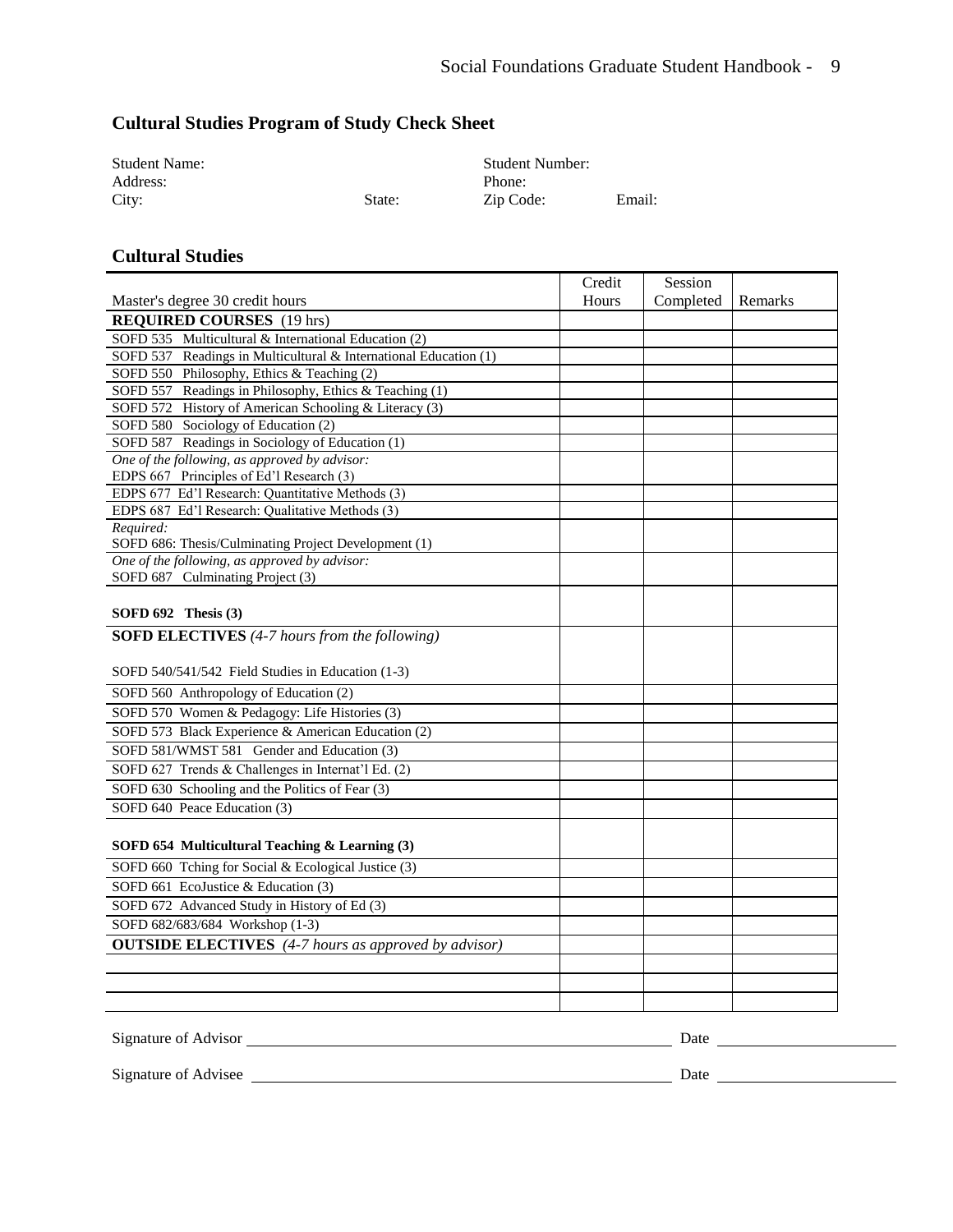## <span id="page-11-0"></span>**Guidelines for Culminating Experiences**

### <span id="page-11-1"></span>*What Is a Culminating Experience?*

The culminating project for the Master of Arts Degree in Social Foundations is an opportunity for students to make the transition from a consumer to a producer of knowledge and innovation in the field of education. A culminating project may take the form of a thesis or a culminating project. Culminating Projects entail working toward the solution of an educational problem using Social Foundations knowledge. In a thesis, the writer investigates some area of educational theory or practice, gathers and analyzes information, and draws conclusions to add to the body of knowledge in Social Foundations. In addition to meeting SOFD requirements, M.A. theses must also meet graduate school formatting requirements (see below).

Both the thesis and the curriculum project are intended to be new, original work, completed in consultation with a committee of faculty advisors. Either a project or a thesis should result in a product of the quality appropriate for publication or presentation at a professional conference. While a thesis or project is often the result of an interest that has developed across time, it is expected that the culminating experience itself will be developed during the time period that includes registration for and completion of thesis or project credit. Previously completed projects are not acceptable for this purpose.

## <span id="page-11-2"></span>*Humans Subjects Review Committee*

With few exceptions (limited to a select set of course related activities), ALL research (including projects, theses, and independent study) at EMU that involves human subjects must be reviewed by a Human Subjects Review Committee. In the process of meeting federal guidelines, the purpose of this review is to determine participant risk as well as to ensure that participant informed consent and confidentiality is obtained and maintained.

Policy and procedures on the use of human subjects in student research (forms for student research): www.emich.edu/research/compliance/human-subjects/policies-procedures.php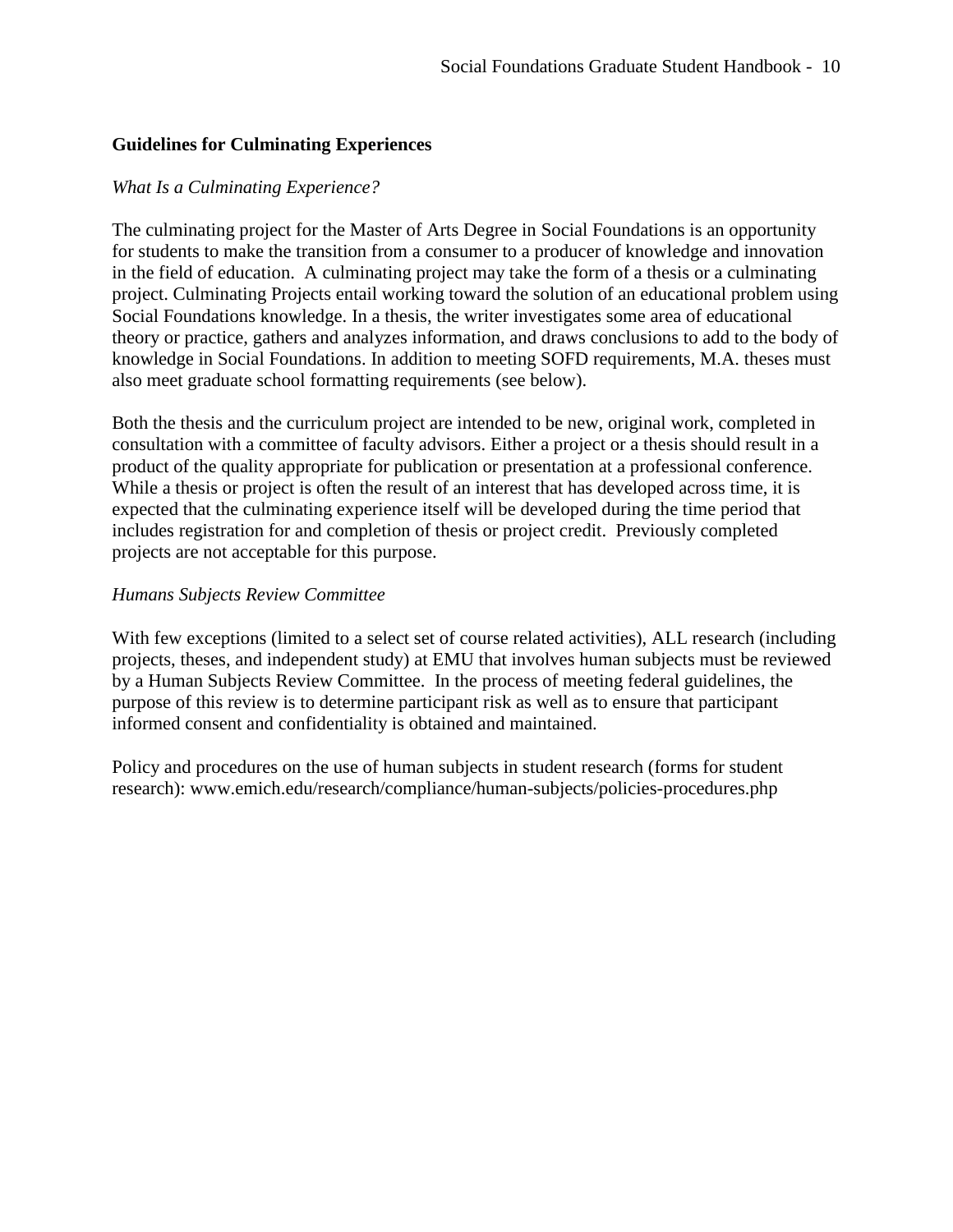## <span id="page-12-0"></span>*Guidelines for a Thesis in the M.A. in Social Foundations*

A thesis in Social Foundations, with a Master of Arts in Social Foundations must follow all guidelines outlined by the graduate school in the most current version of the Thesis Manual. (http://www.gradschool.emich.edu/downloads/downloads.html#Anchor-51540) According to that document, the thesis is designed to afford a culminating experience to students on a degree program by providing an opportunity to demonstrate individual initiative and creativity. It requires original research and competent reporting on a problem pertinent to the student's major area of study. Most theses in Social Foundations will fall into two general categories:

### 1. Research-Evaluation Study

Students may conduct a research/evaluation study in an area of interest. Studies may be philosophical, descriptive, historical, or experimental in nature but must include primary source data collection and analysis. Data collection may be qualitative and/or quantitative. It is expected that many studies of this kind will be community or classroom-based. Examples may be:

 A Case Study of Community Control and Its Impact on Student, the Curriculum, and Student Attitudes in Detroit Mumford High School.

### 2. Conceptual Analysis

A thesis may be a conceptual analysis of an educational problem from historical, philosophical, sociological, economic, and/or other perspectives. Again, this is not to be a summary of secondary sources but an original analysis/synthesis of primary source materials. Examples may be:

The Impact of John Dewey's Educational Philosophy on the Architectural Design of an Elementary School

#### Chronology for Thesis

Regardless of the type of thesis selected, each student engaged in a thesis will follow the same major steps as follows:

- 1. Attend the SOFD Graduate Student Orientation. During that time, potential culminating experience topics will be shared. (Students are required to attend the orientation during the first year of admission into the program.)
- 2. At the onset of the graduate program, consider areas of interest. Choose courses that will assist in gaining information and research skills appropriate to a general interest area. Complete all foundation courses, required courses, concentration area studies and electives as cited on the student's individual program of study protocol
- 3. Enroll in courses and thesis hours as agreed upon with advisor.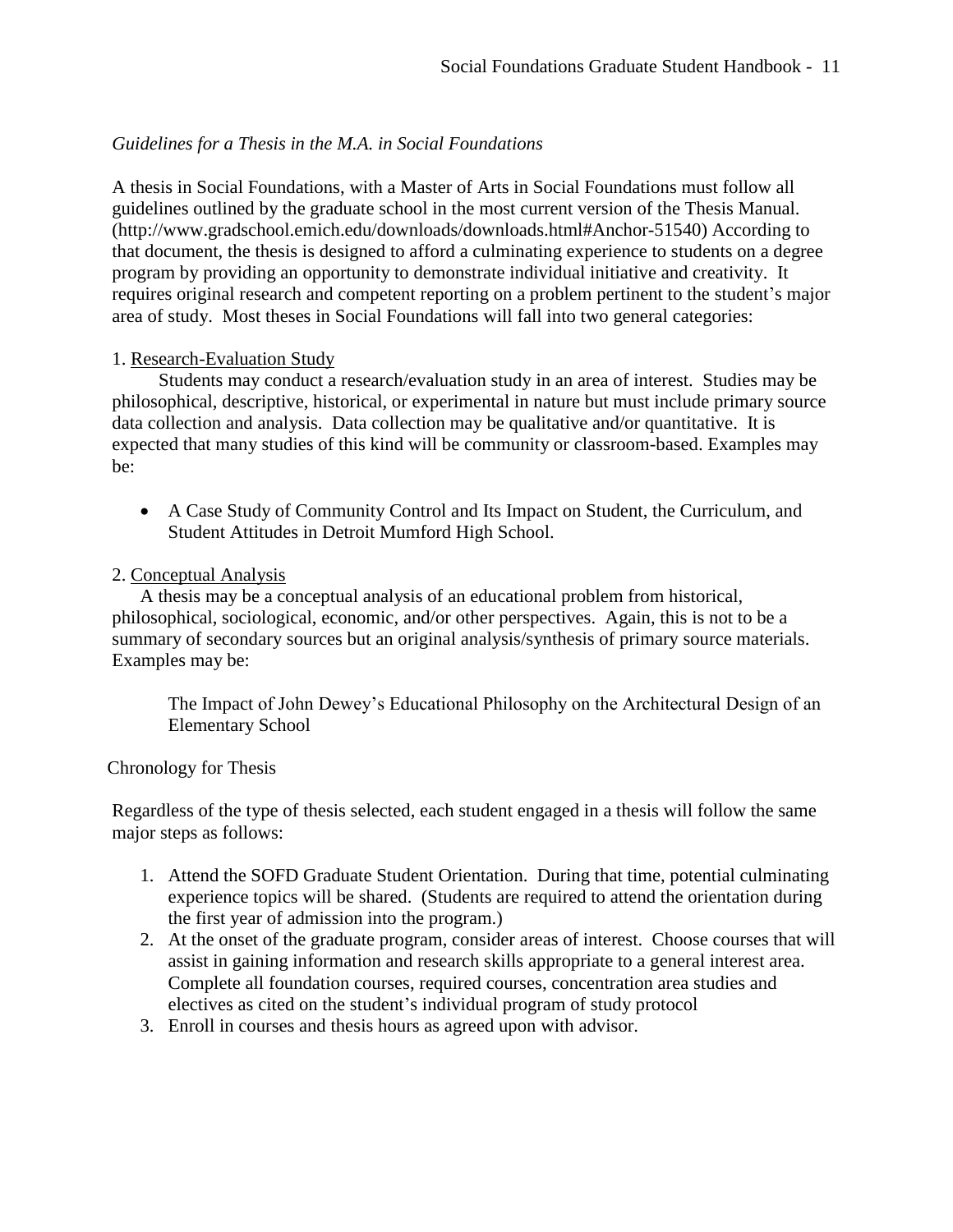- 4. Select thesis question and focus it as agreed with your advisor. Review literature and gather relevant data. Write the thesis proposal which must include the following components:
	- Title page
	- Statement of need/rationale
	- Statement of the problem/question
	- Review of related literature
	- Timeline for completion
	- Number of hours of thesis credit requested
- 5. Description of proposed methodology
- 6. Select your committee chair and two additional committee members. Obtain written agreement from each member to serve on the committee. At least two committee members, including the chair, must be graduate faculty in Social Foundations. (Check list of faculty as noted in this handbook.)
- 7. Receive approval for the proposal from the committee.
- 8. Committee chair submits proposal to Graduate Dean.
- 9. Enroll in Thesis course SOFD 692 (3 hrs)
- 10. Conduct thesis research. Meet with the committee chair as necessary. Keep chair updated on progress at least once each month.
- 11. Prepare thesis document which must include:
	- I. Preliminary Pages
	- Blank Page
	- Title Page
	- Approval Page
	- Abstract
	- Table of Contents
	- List of Tables (if appropriate)
	- List of Figures (if appropriate)

# II. Text

- Statement of the problem/question
- Relationship of the research to published or recognized work on problem
- Specifics of the research methods used, which may include:
- Description of subject/source selection (as appropriate)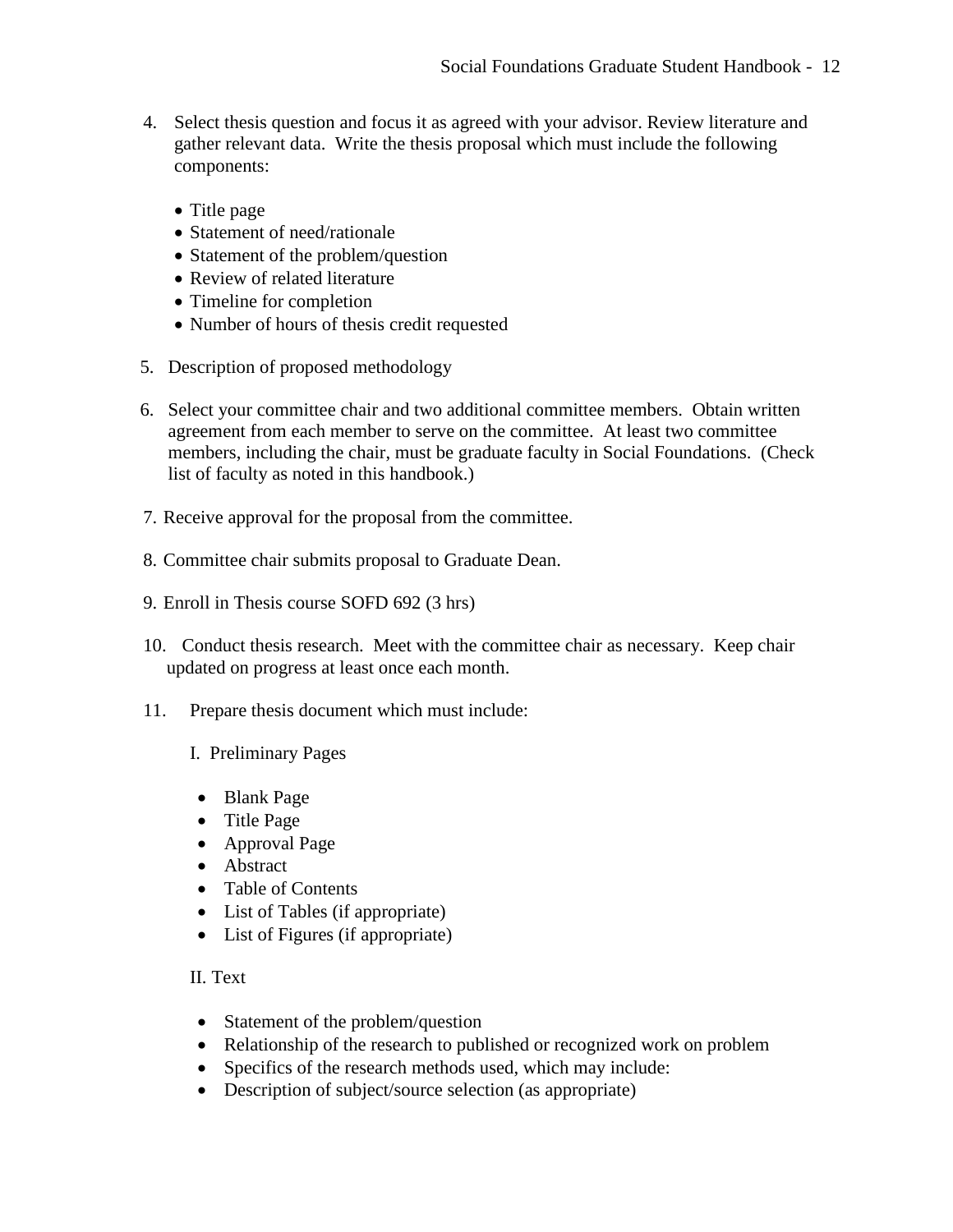- Description of research design
- Description of instruments (as appropriate)
- Data/Information analysis techniques
- A discussion of the results in an objective and critical manner and, where appropriate, a relation of current findings to those of other investigators.
- Presentation of conclusions, implications and possibilities for further research. This may include:
	- o Sources of error, questions remaining, additional data needed
	- o Recommendations for further action and/or implications for education in general or for social foundations in particular

III. Supplementary Pages

- Bibliography, literature cited or references
- Appendices (if any)
- Index
- Vita
- Blank Page

Detailed descriptions of each section and further requirements for uniformity of type, format, binding, etc. are found in the Graduate School's Thesis Handbook and should be followed carefully. It is best to obtain your Thesis Handbook from the Graduate school as soon as you decide you intend to complete a thesis, as the Handbook is updated yearly.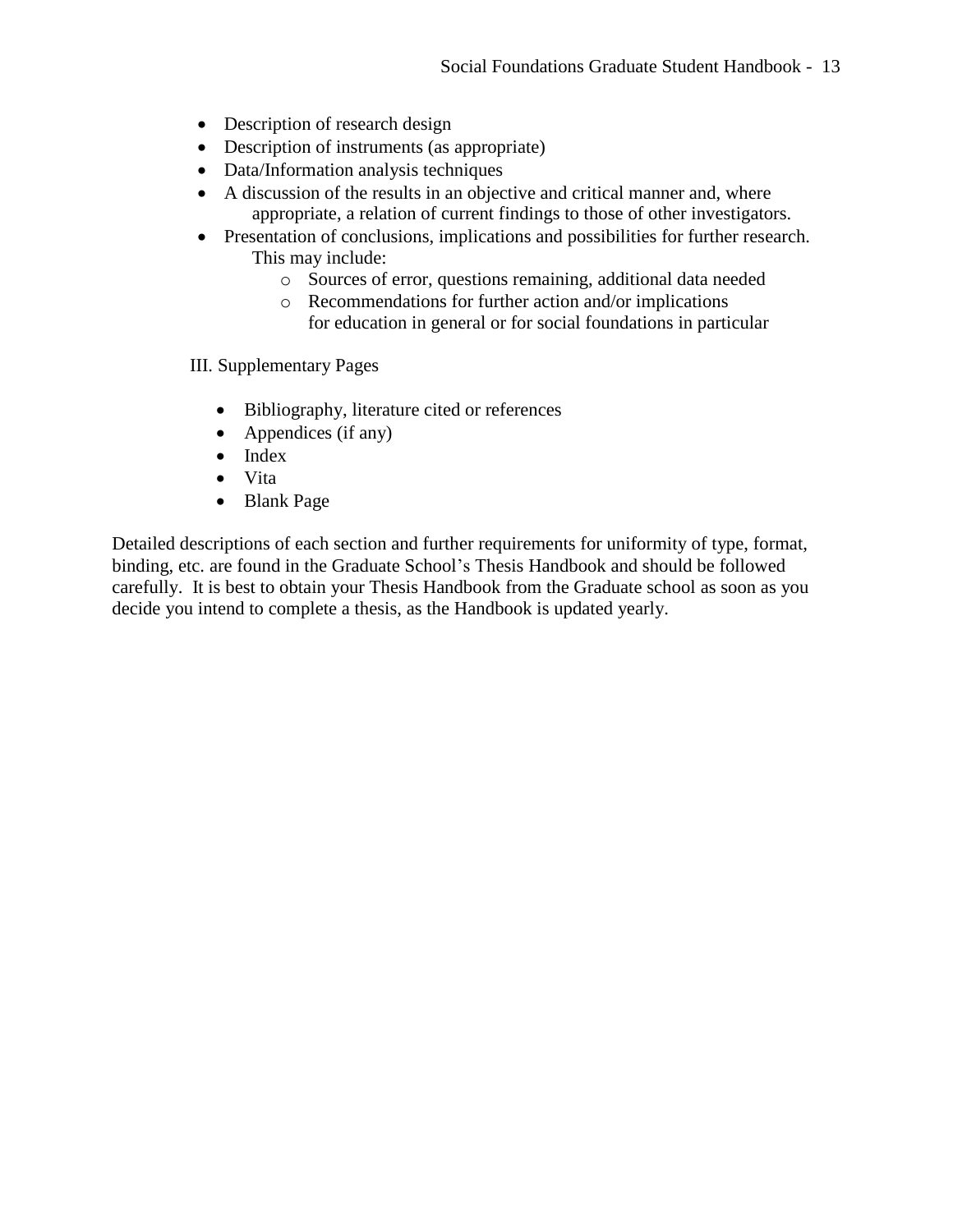# <span id="page-15-0"></span>*Guidelines for a Culminating Project in Social Foundations*

There are two major types of projects. In each case, the student is involved in planning curriculum to meet a particular need. These projects ask students to 1) identify a salient social/educational problem; 2) assess the socio-political foundations of the problem; 3) design a curricular intervention aimed at addressing the problem; and 4) anticipate how political, social, and historical forces might constrain or aid the ultimate success of the intervention.

- 1. Curriculum Development Project. This form of project entails the development of original curricular materials appropriate for school or district use. A curriculum development project is not the planning of a single-classroom unit, but the development of a curriculum package that could be used to organize learning experiences for designated students in a building or a district over a minimum of ten weeks; for example:
	- a. Victimized Children, Violent Reactions, and Visionary Responses: Creating Democratic Classrooms through Conflict Prevention and Resolution.
- 2. Curriculum Action Project. This project includes an evaluation of (at least partial) implementation of the potential solution. In short, the student, in the role of change agent, designs, implements, and assesses curriculum as a tool for social transformation. Examples may include:
	- a. Designing, Teaching, and Evaluating a 5th Grade Multicultural Unit on Racial Identity with an Emphasis on Latino/Studies.

Chronology for a Culminating Project

- 1. Attend the SOFD Graduate Student Orientation. During that time, potential culminating experience topics will be shared. (Students are required to attend the orientation during the first year of admission into the program.)
- 2. At the onset of the graduate program, consider areas of interest. Choose courses that will assist in gaining information and research skills appropriate to a general interest area. Complete all foundation courses, required courses, concentration area studies and electives as cited on the student's individual program of study protocol.
- 3. Enroll in courses and thesis hours as agreed upon with advisor.
- 4. Select an area of interest for your project. Review the literature and gather information relevant to the project. Write the project proposal which must include the following:
	- a. Title page
	- b. Statement of need/rationale
	- c. Review of related literature
	- d. Description of proposed project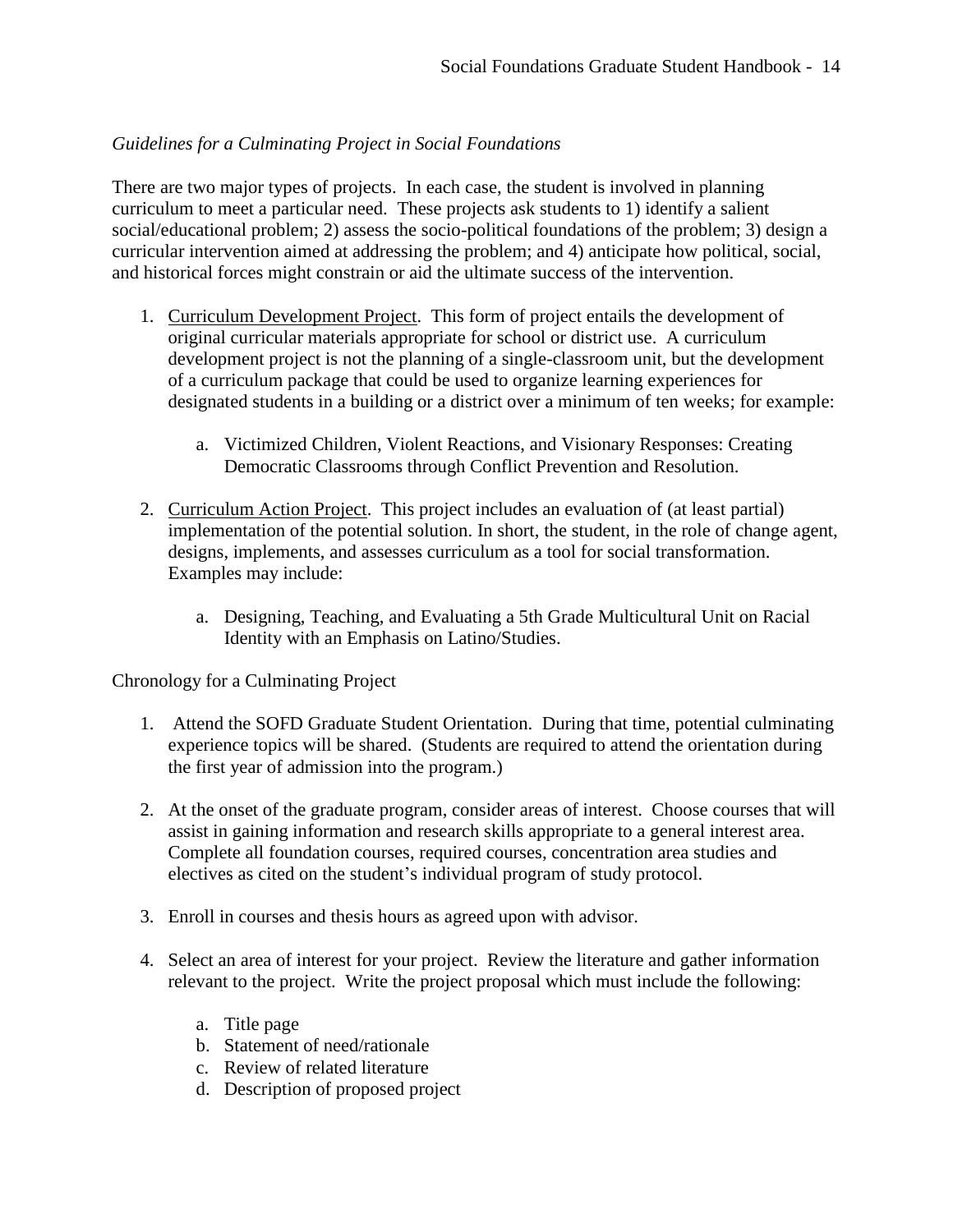- e. Timeline for completion
- f. Number of hours of thesis credit requested
- 5. Select your committee chair and two additional committee members. Obtain written agreement from each member to serve on the committee. At least two committee members, including the chair, must be graduate faculty in Social Foundations. (Check list of faculty as noted in this Handbook).
- 6. Receive approval for the proposal from the committee.
- 7. Enroll in Independent Study SOFD 687 (3 hrs.).
- 8. Complete project activities.
- 9. Prepare project documentation. Documentation will vary for action projects and curriculum development. For an Action Project, Documentation Must Include:
	- I. Preliminary Pages
		- Blank Page
		- Title Page
		- Approval Page
		- Abstract
		- Table of Contents
		- List of Figures (as appropriate)
		- List of Tables (as appropriate)
	- II. Statement of the Problem/Question
		- Nature and significance of the problem/issue
	- III. Review of the Literature
		- Review of literature for each major issue important to the project
	- IV. Methodology
		- Description of project development
		- Description of product produced
	- V. Recommendations and Discussion
		- Discuss results of project
		- Discuss recommendations for further action and/or research based on this project
		- Discuss general implications of project for schools in general and for curriculum in particular.

VI. Reference list

VII. Appendices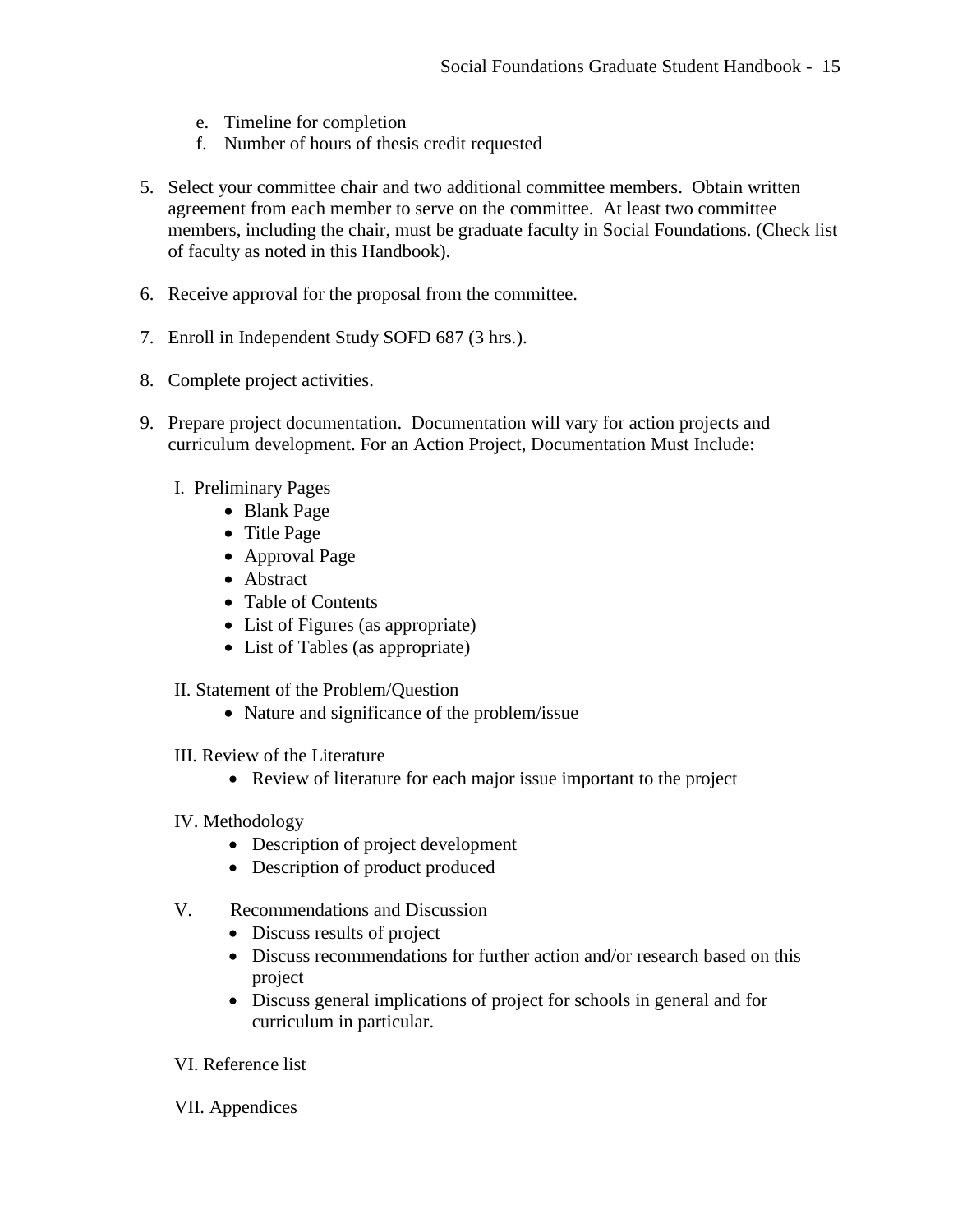- Materials developed for project
- Additional materials necessary to understand the project
- Vita
- Blank Page

For a Curriculum Development Project, Documentation Should Include:

# I. Preliminary Pages

- Blank Page
- Title Page
- Approval Page
- Abstract
- Table of Contents
- List of Figures (as appropriate)
- List of Tables (as appropriate)

# II. Rationale and Purpose for the Project

- Need for the Curriculum Project
- Relationship of the project to general educational goals
- Relationship of the project to the context for which it was developed
- III. Review of Literature
	- Review of literature relevant to content
	- Review of literature relevant to teaching methodologies
- IV. Expected Objectives/Outcomes
	- Content-based (single or multiple disciplines, use content in complex ways)
	- Process-based (thinking skills, habits of mind, research processes, methodologies of the discipline, product development)
- V. Assessment Plan
- VI. Lesson Plans/Learning Activities
	- Plans should include necessary teaching materials developed by the writer
- VII. Differentiation for Learners with Special Needs
- VIII. References
- IX. Appendices
	- These may include teacher background reading, information on particular teaching strategies, appropriate technological information, etc.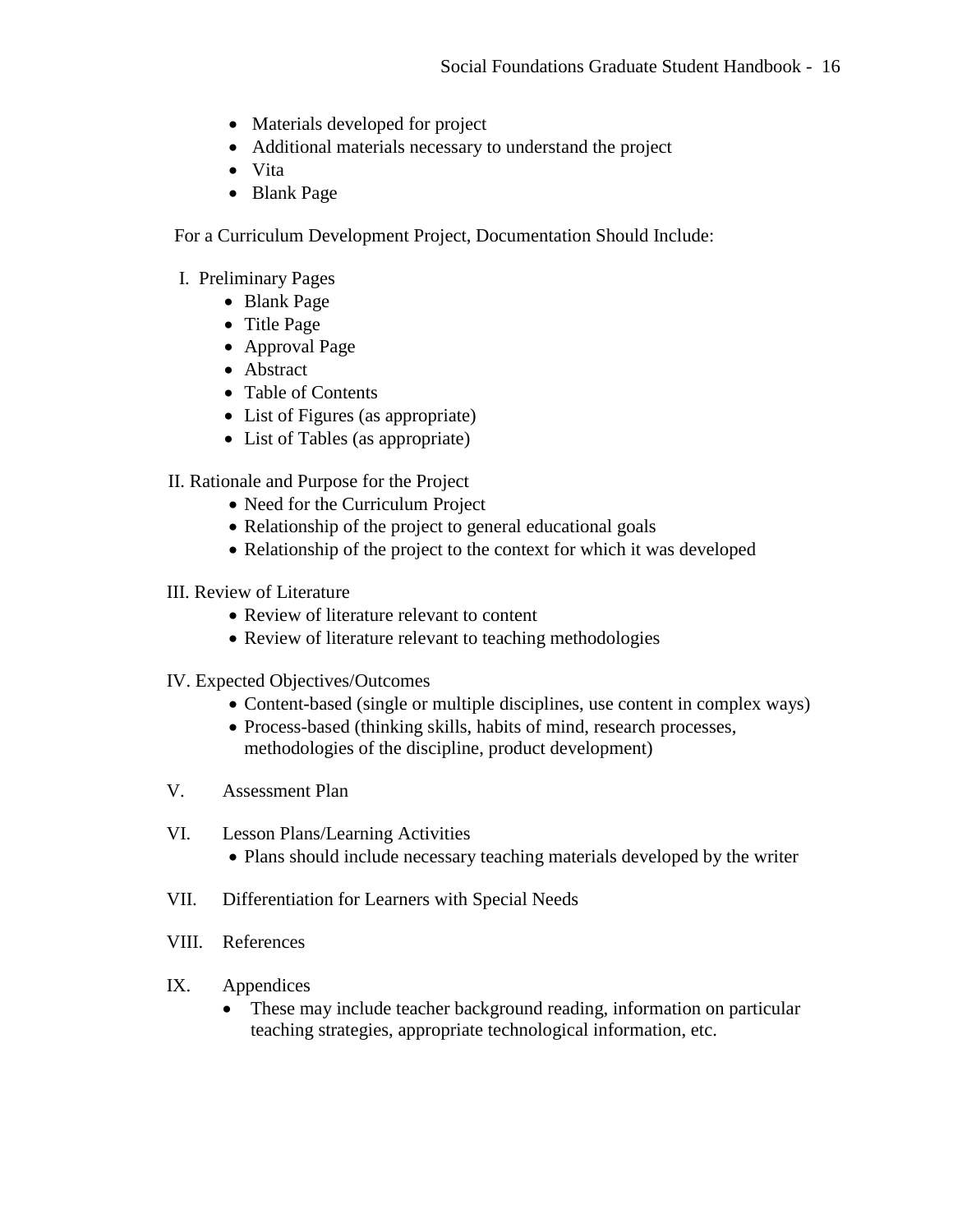## <span id="page-18-0"></span>**Thesis/Culminating Project Grading & Incompletes**

Thesis/Culminating Projects will be graded in accordance with policies outlined in the Graduate Catalog. Academic performance of the completed thesis project must be at the level of B or better. Incomplete grades are awarded only due to illness or circumstances beyond the control of the student which prevent the completion of thesis/project requirements. It is the student's responsibility to provide written documentation for any extenuating circumstances that would justify an incomplete grade. All committee members must approve the awarding of an incomplete.

### "I" (Incomplete) Grades

An "I" grade is awarded when these conditions prevail: illness or extenuating circumstances beyond the control of the student which have prevented completion of the required components of the course; academic performance for the completion portion of the course was equivalent to a grade of "B" or better.

In such cases, the instructor will provide the student and the department head with a statement of the reason or reasons for the "I" grade and will specify the amount and nature of the work required in order to remove the incomplete.

An "I" grade must be removed within one calendar year from the end of the semester or session in which that grade was issued; one and one-half calendar years from the beginning of the semester of registration for correspondence courses. The time for removal of an "I" may be extended upon written recommendation of the instructor and approval of the graduate dean. An extension will be granted only under unusual circumstances. The initiative for conversion of an "I" to a letter grade rests with the student. If not converted to a letter grade by the end of the one year period, the "I" will remain as a permanent part of the student's academic record. Courses where "I" grades were not removed within the specified time period may be repeated once and fall under the policy on repeated courses as stated in the Graduate Catalog.

Incompletes received in thesis type courses are not governed by these regulations.

### <span id="page-18-1"></span>**Graduate School Policies & General Information**

When you are admitted to the Master of Arts in Social Foundations you are also admitted to the Graduate School and are bound by its policies; see the Graduate School Handbook at [https://www.emich.edu/registrar/formslibrary/forms/GR\\_Academic\\_Policies\\_Graduate\\_School.p](https://www.emich.edu/registrar/formslibrary/forms/GR_Academic_Policies_Graduate_School.pdf) [df.](https://www.emich.edu/registrar/formslibrary/forms/GR_Academic_Policies_Graduate_School.pdf)

The following, however, should help acquaint you with students' common concerns:

Limitations on use of Workshops, Special Topics, Independent Studies, Thesis/Project (All must be 500 level courses):

- 1. Workshops: 6 Credit Hours
- 2. Special Topics (courses numbered 590, 591, 592, 679, 680, 681): 6 Credit Hours
- 3. Independent Studies: 6 Credit Hours
- 4. Seminars: 6 Credit Hours
- 5. Thesis/Project: 6 Credit Hours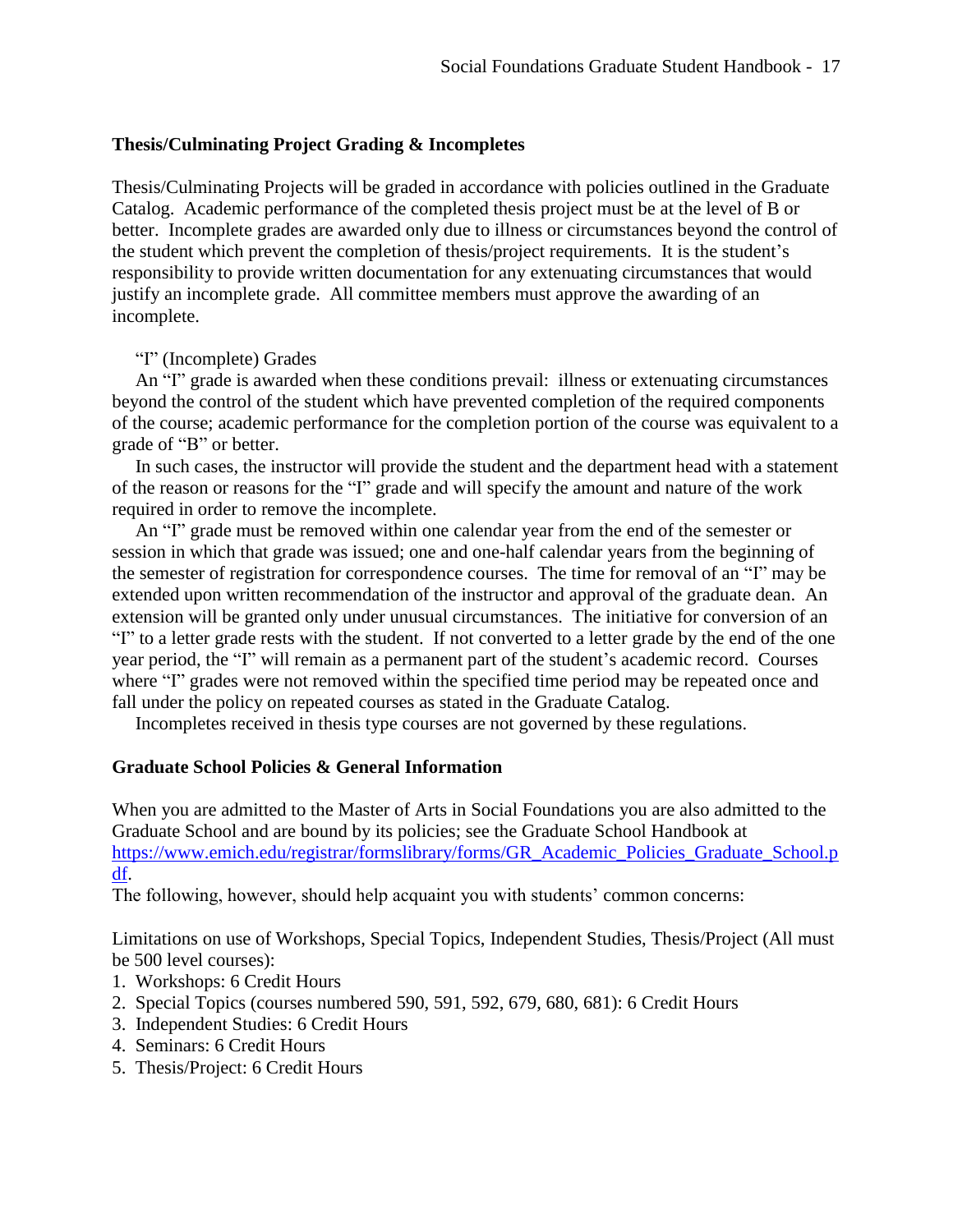A maximum of six hours of each of these special types of courses may be applied to the Masters degree. For example, this may include a maximum of six credit hours in seminars and six credit hours in special topics.

# Transfer Credit:

\*\*All transfer credits must be approved by your advisor and fit into the plan of study. There is no guarantee that courses taken outside Eastern Michigan University will be approved for use in this graduate program. For approved credits, the following guidelines apply:

- 1. Courses considered for transfer must be graduate level and must appear on an official graduate transcript from an accredited degree-granting institution.
- 2. The grades must be "B" or better; grades of B-, CR, Pass, S, etc. may not be used.
- 3. A maximum of 12 credit hours may be transferred into a Masters program.
- 4. Courses must appear on the Program Protocol exactly as they appear on an official transcript; course prefix, course number, course title, credit hours and semester completed.
- 5. It is not possible to "split" transfer credit for a specific course and use portions in two different areas on the program protocol.
- 6. Credit must be viable within the six-year time limitation for completion of degree requirements.
- 7. A Request for Transfer of Credit form must be completed for any course to be considered for transfer. Forms are available in the Graduate School.

Changes to the Program of Study: Any changes or substitutions in a plan of study must be submitted to the Graduate School. No changes or substitutions should be made without the approval of the advisor. The advisor should notify the Graduate School of course substitutions using the Program Change Request forms.

Residency Requirement: For the Masters in Social Foundations degree at least six hours of graduate credit used on the degree program must be earned on campus at Ypsilanti. This policy currently is under review. It is recommended that a minimum of 16 hours be earned on campus. (Most Master's level courses are only offered on campus.)

Registration: Eastern Michigan University uses an online course registration system. Instructions are available at: http://www.emich.edu/students/onlineregistration.html

Financial Aid: Eastern Michigan University offers several sources of financial assistance to graduate students, based on financial need and/or academic excellence. Application and information are available in the Financial Aid Office, 403 Pierce Hall, (734-487-0455) or online at: http://www.emich.edu/finaid/

# **Dismissal & Disciplinary Action**

Academic performance will be reviewed annually to determine whether each student is producing work of graduate-level quality. A student's annual review may be determined to be unsatisfactory if the following occur:

• The student received a grade of B- or below in one or more courses.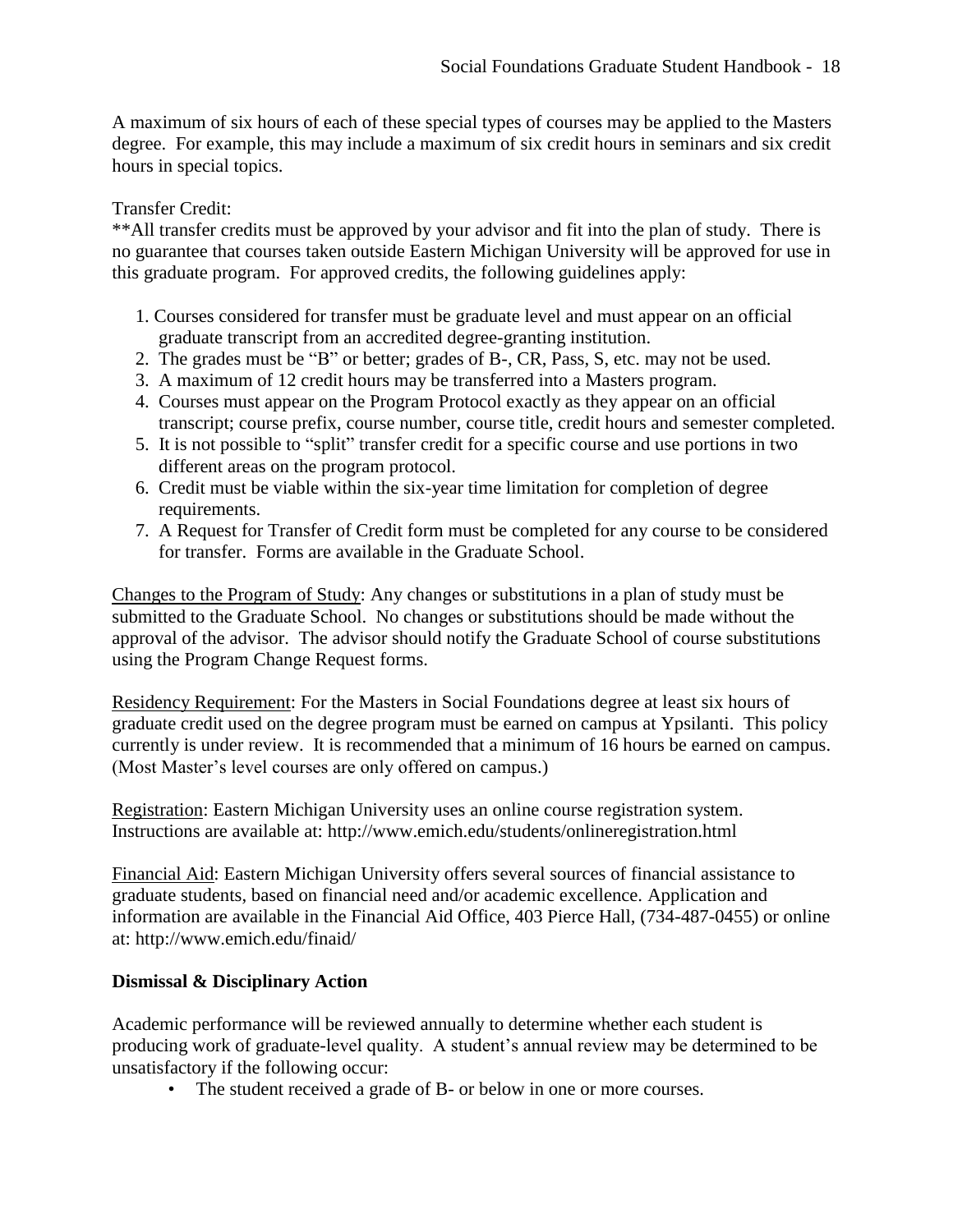- The student has two or more Incomplete grades.
- The student has not attended classes regularly during an enrolled course.
- The student has entered the program but has not enrolled in courses during the academic year.
- The student submits plagiarized work.
- There are reports of consistent incidents of disruptive or disrespectful behavior toward another student, staff member, administrator, or professor.
- The student's GPA is below a 3.0 overall

While unusual and unanticipated, Disruptive or Disrespectful Behavior is defined as

- Behavior that consistently disrupts class procedures or other campus events in a manner unwarranted by the content or pedagogy of the course or event.
- Unprofessional interactions with faculty, other students, or staff, including for example, dishonesty, name-calling, bullying, or harassment in person or on social media.

Probation and Remediation: If the student's progress is found to be unsatisfactory, he or she can be put on probation for up to a year with a plan for remediation. The advisor is required to meet with the student and the Coordinator(s) of the Program to determine this outcome and the remedial plan. If a student's GPA is below a 3.0 overall, he or she has two semesters on probation before dismissal. A student may receive lower grades in individual courses as long as the overall and program of study GPA remains above a 3.0 for graduation.

Dismissal: If no action has been taken by the student on the remediation plan, and the problems persist after the probationary period, or are found to be severe during the annual review, a student can be dismissed from the program. The advisor is required to meet with the student and the Coordinator(s) of the program to determine whether a recommendation of dismissal is warranted. If so, the recommendation will be taken to the Social Foundations faculty and the Department Head for a final decision.

Appeal Process: A student whose progress has been found to be Unsatisfactory and who has been either recommended for probation/remediation or dismissal by the Social Foundations faculty and Department Head may appeal. See the Graduate Catalog for complete EMU Academic Probation & Dismissal Policies <http://catalog.emich.edu/content.php?catoid=15&navoid=2153>

Incomplete Grades: Students who have two (2) or more incompletes beyond the maximum university one-year parameter, or date prescribed by the instructor/advisor on the "Requirements for Conversion of an Incomplete ("I") Grade Form, on their transcript will not be permitted to register for additional coursework until the incompletes are removed.